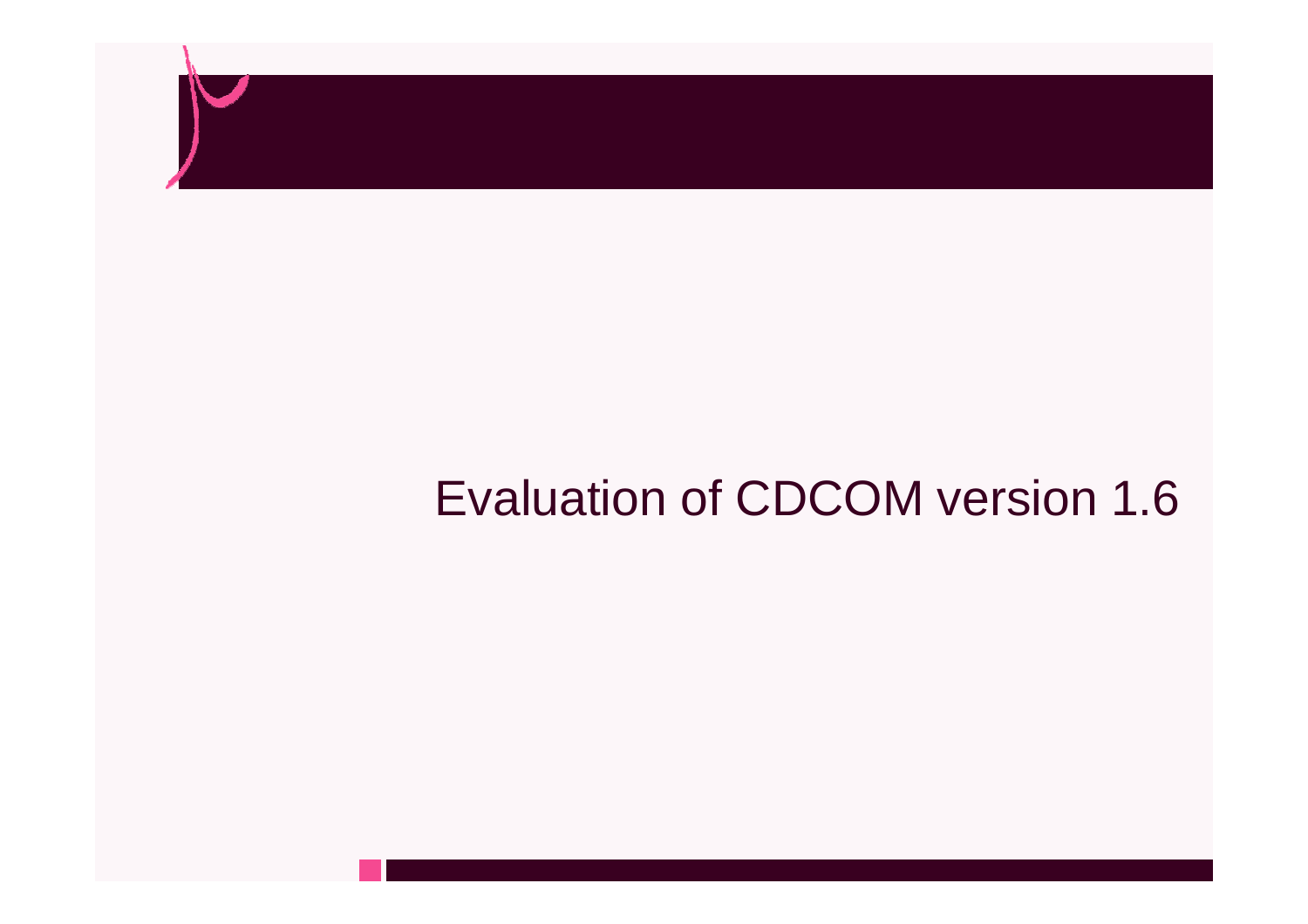#### Problem description

• CDCOM version 1.5.2:

As a first approximation of the position of the gold discs the gridlines of the phantom are used

- Variations in gridline position led to an inaccurate estimation.
- Combined with the size of the search area this led to incorrect scores for some specific phantom images.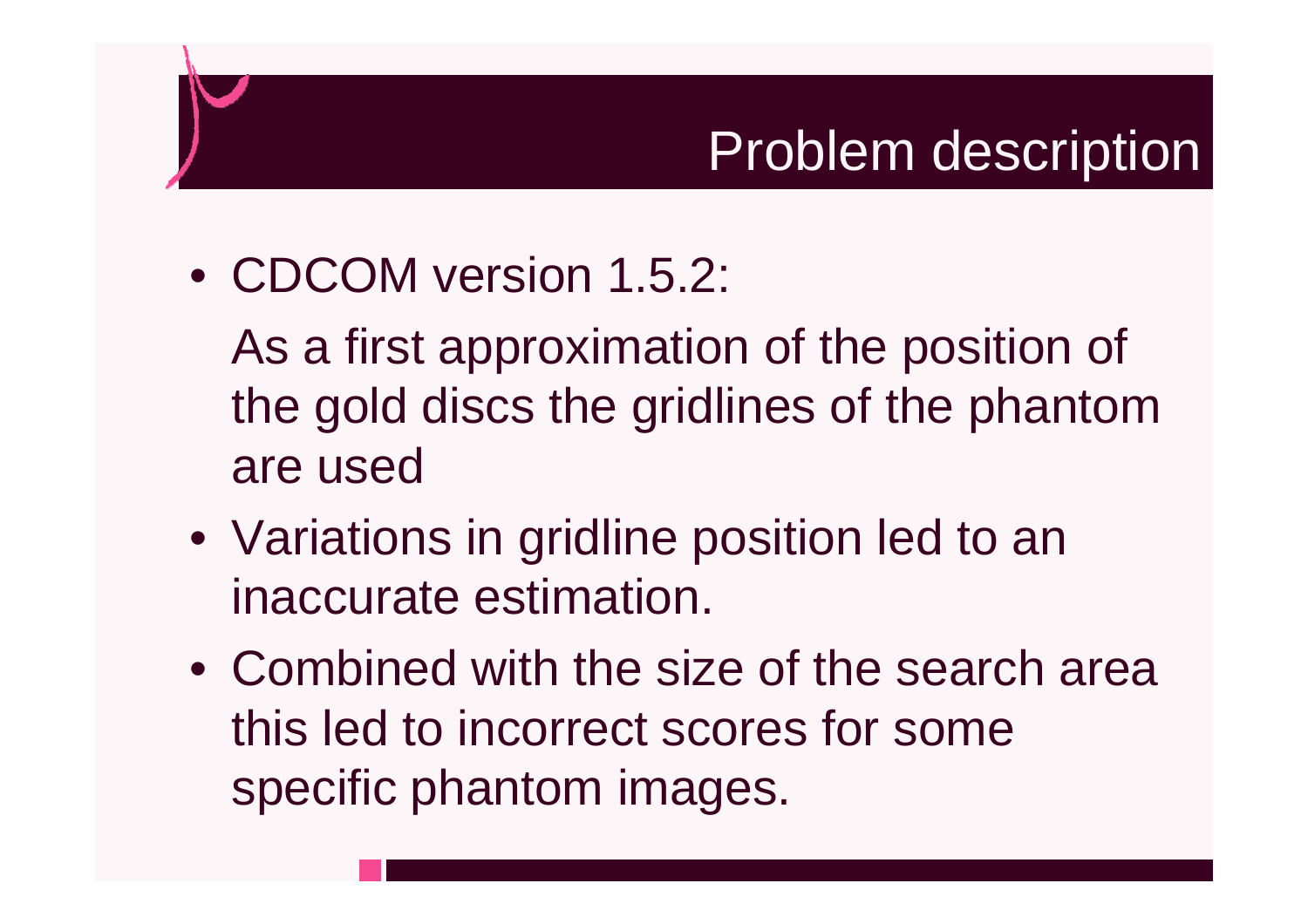#### Problem description

#### Example of a phantom image with incorrect score in CDCOM debug

mode:

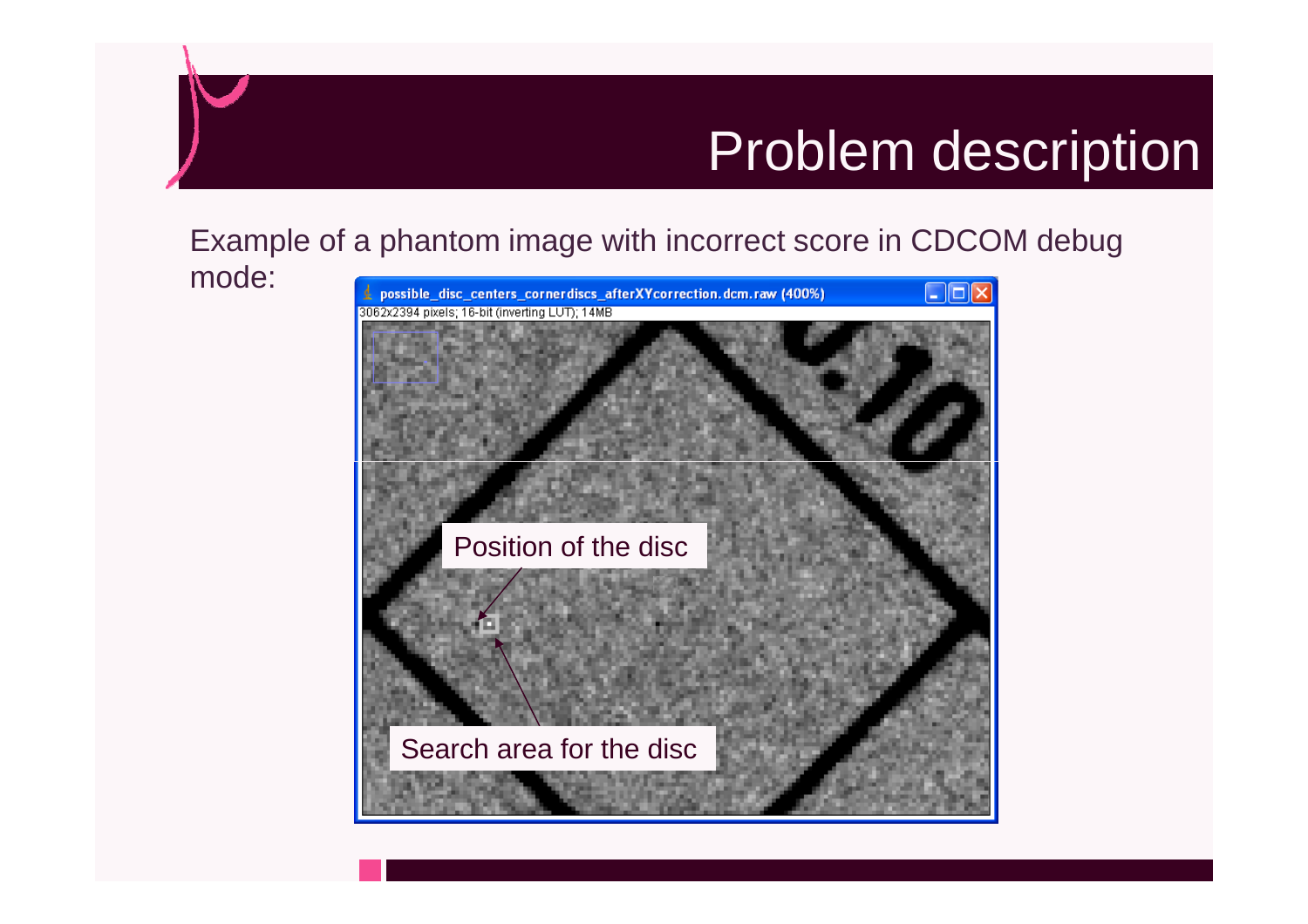# CDCOM version 1.6

• CDCOM version 1.6.0:

A template of the phantom with all disc positions is translated, rotated and skewed for an optimal fit using the clearly visible discs on the images.

- For this estimate of the position of the discs a relatively large search area is used
- For the actual detection a similar search area compared to version 1.5.2. is used to get similar detection results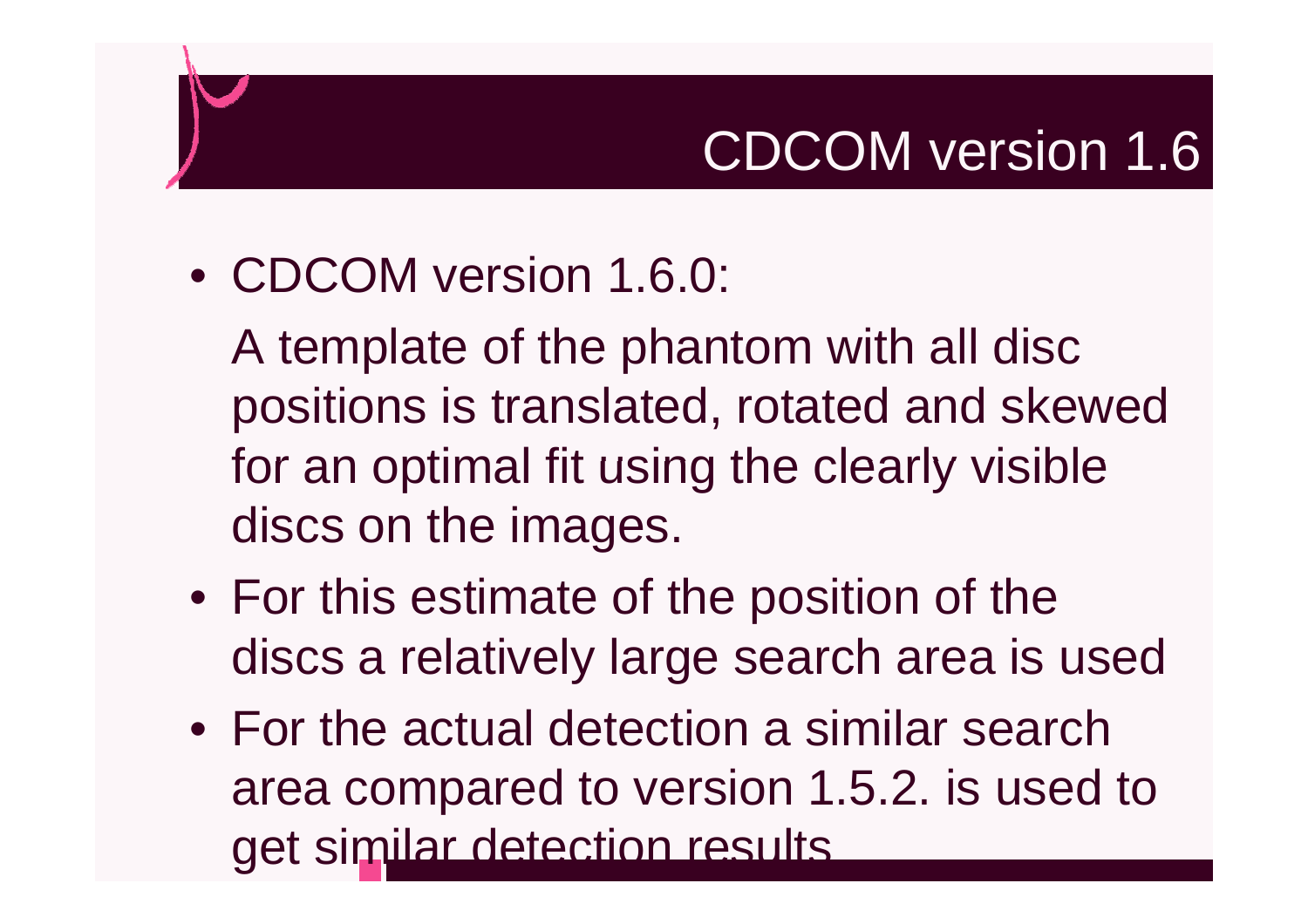- Internally two new CDCOM versions have been made with different methods to estimate the position of the gold discs
- This data was compared to CDCOM version 1.5.2
- Debug CDCOM versions have been made in which each step in the programme could be checked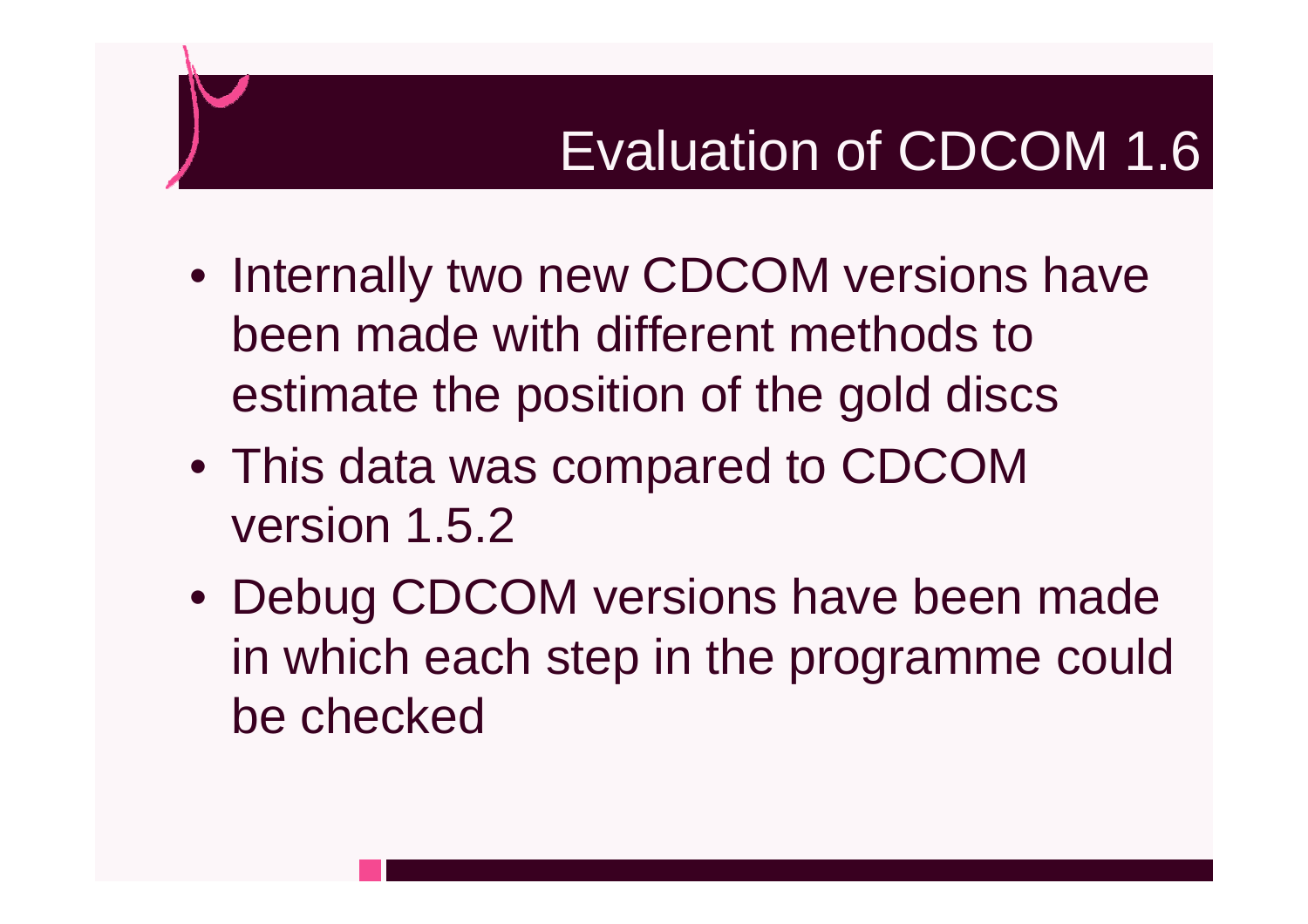- A CDMAM phantom was made with only thick discs
- Using subsets of the visible discs the methods to determine the position of the search area could be evaluated
- The three CDCOM versions (1.5.2 and two new versions) were compared to each other using numerous CDMAM series
- Partly in debug mode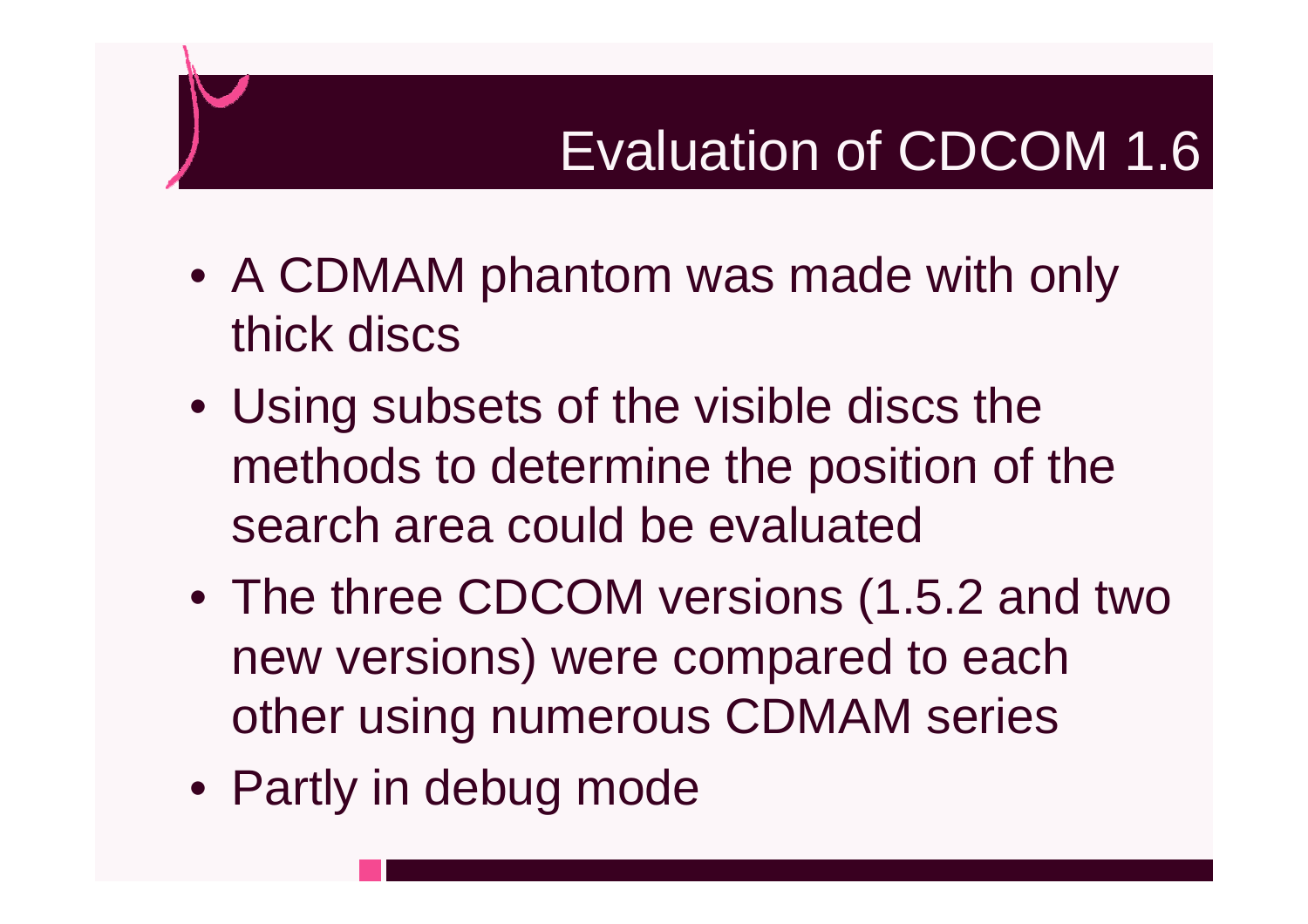- Series of images from **each** manufacturer have been used to evaluate CDCOM 1.6 (between 8 to 164 images per series)
- Data from 13 phantom comparisons have been used (each of these comparisons incorporated 2 to 26 phantoms)
- In total images from approximately 90 CDMAM phantoms have been obtained and used in the evaluation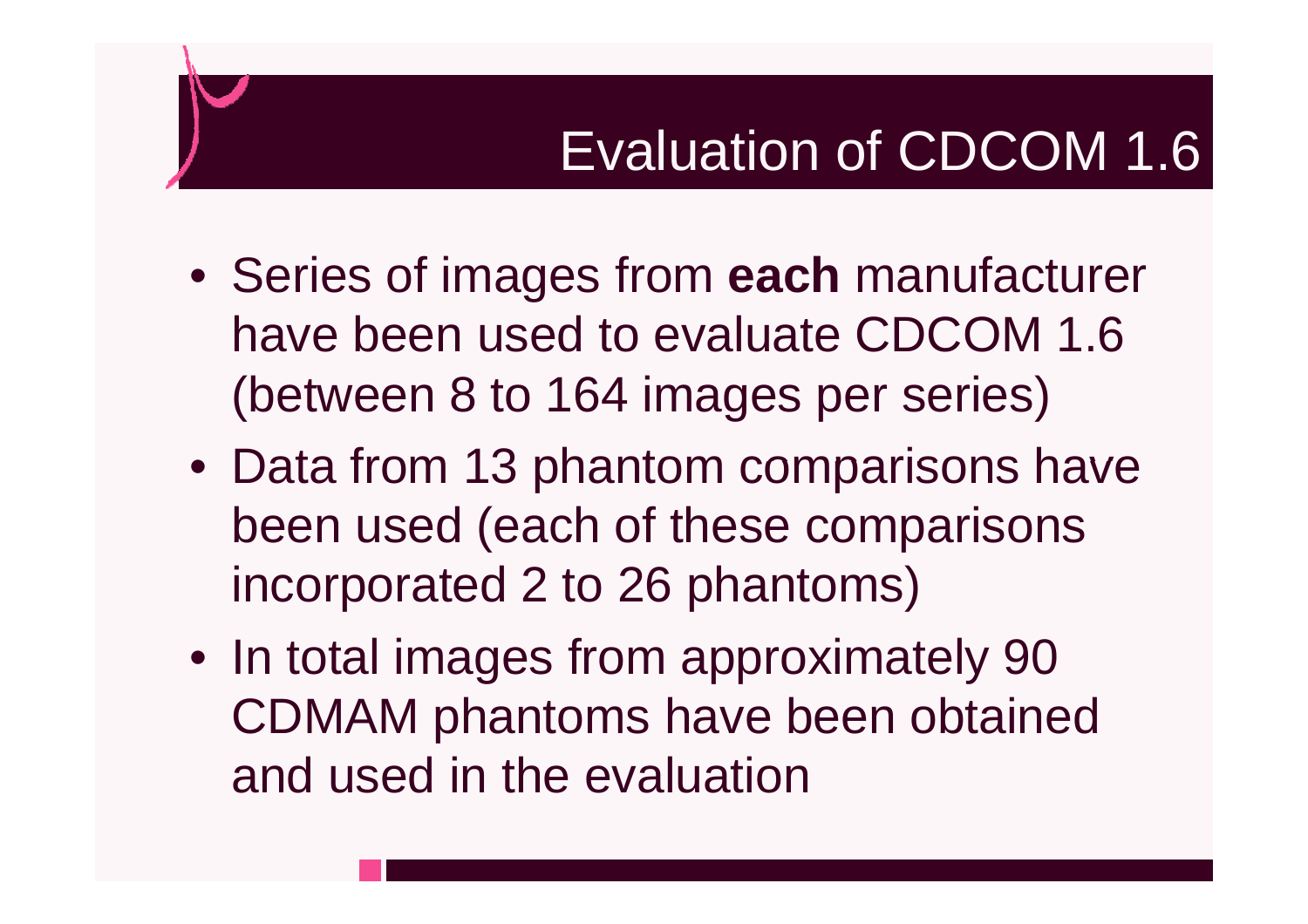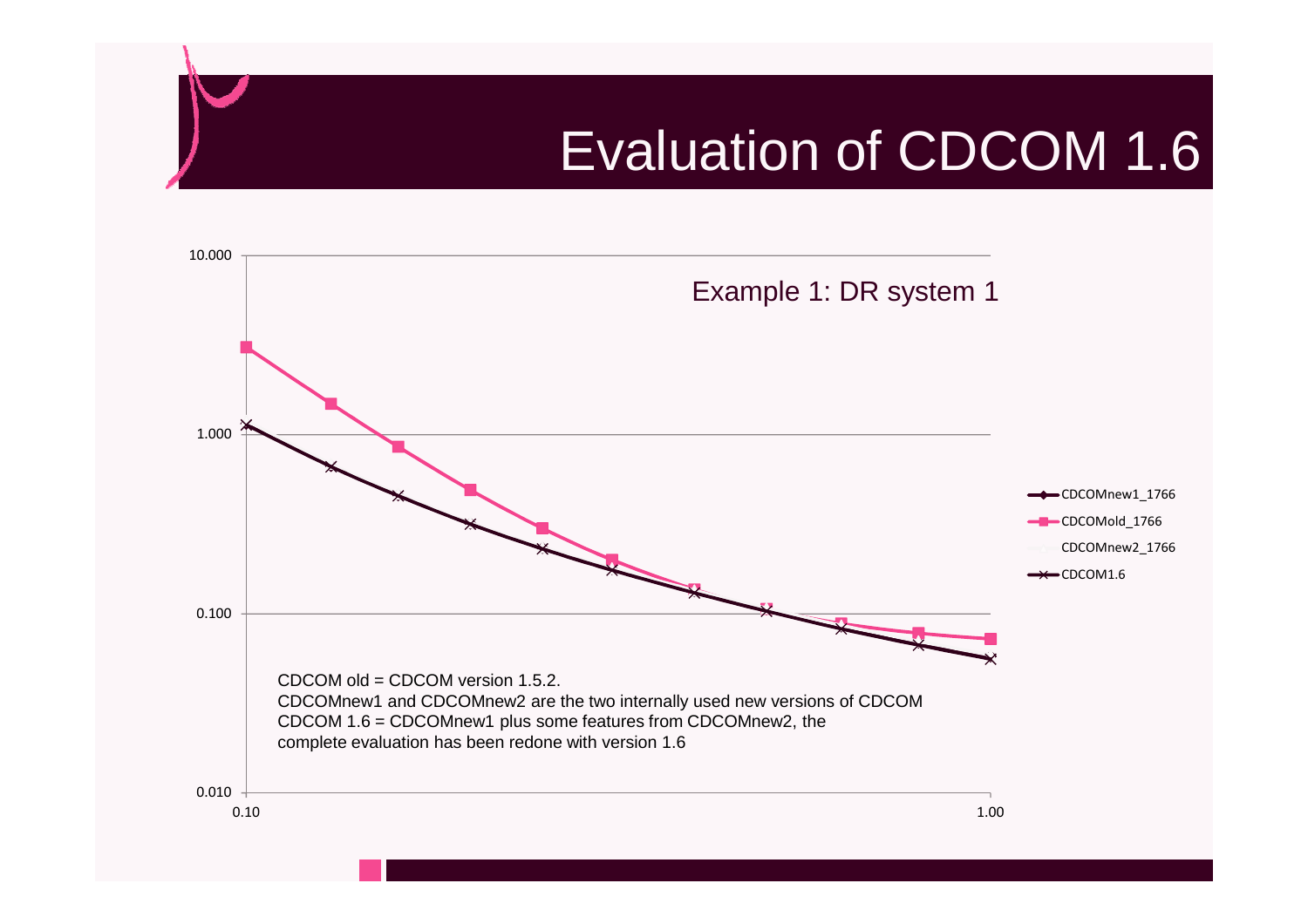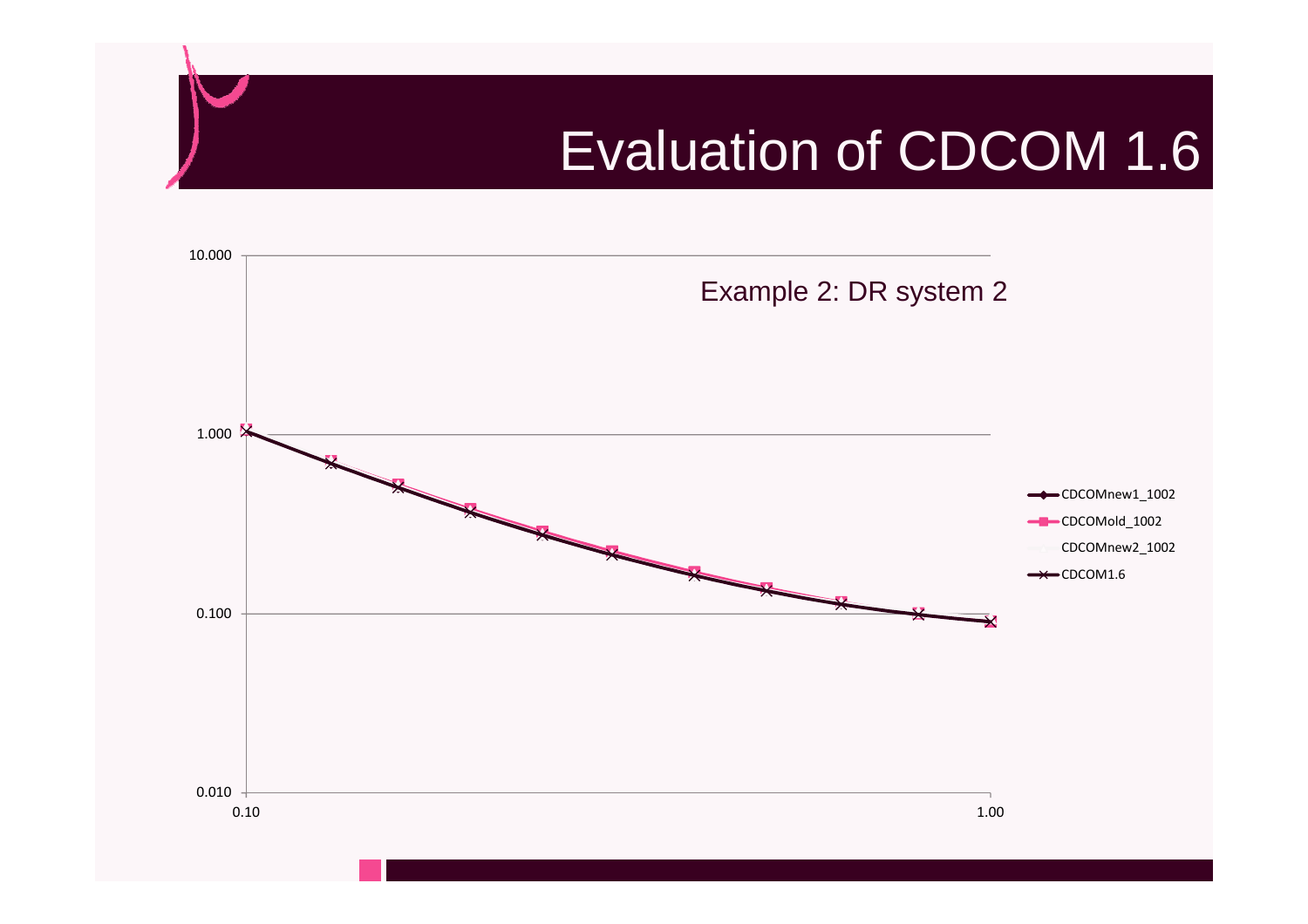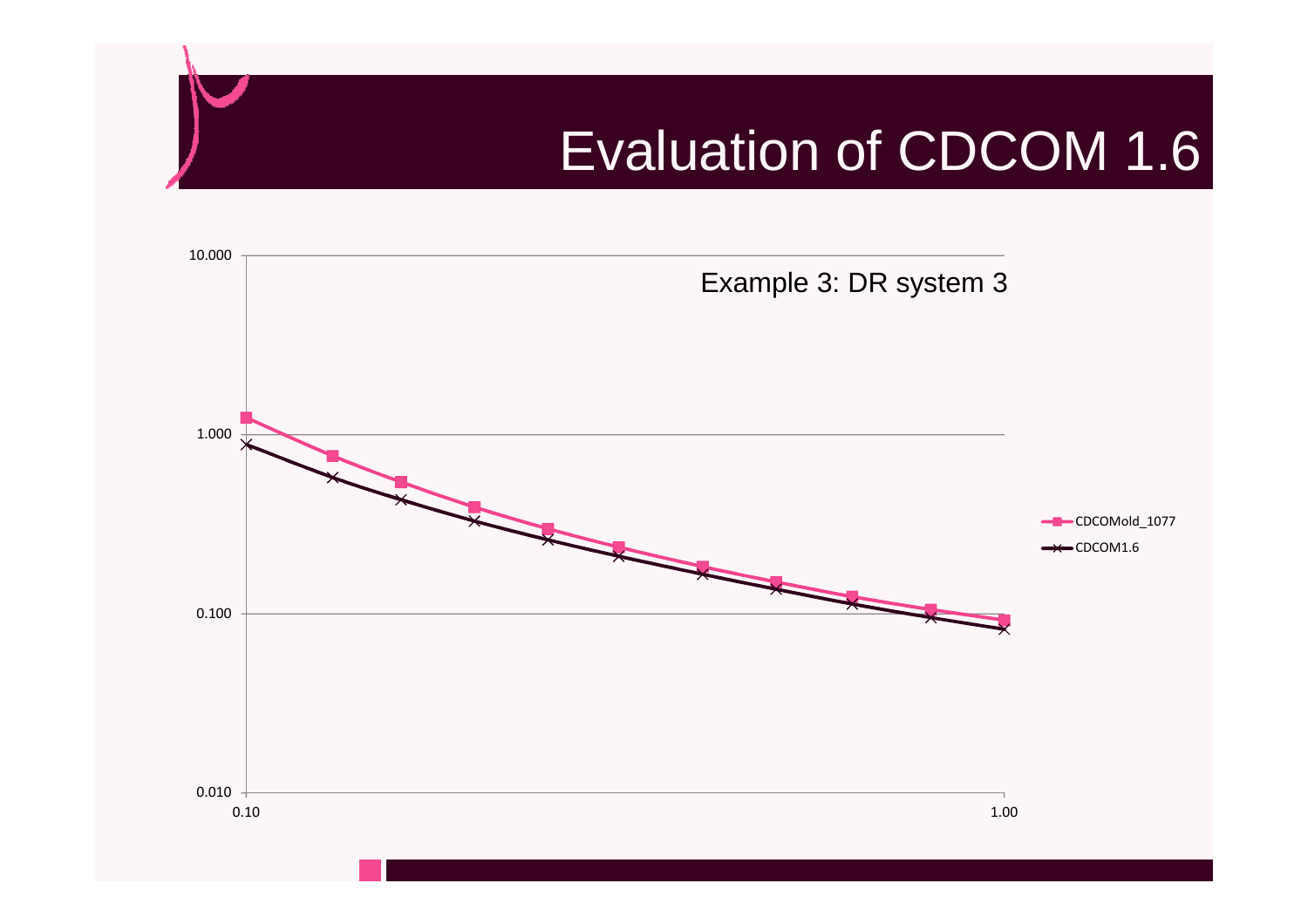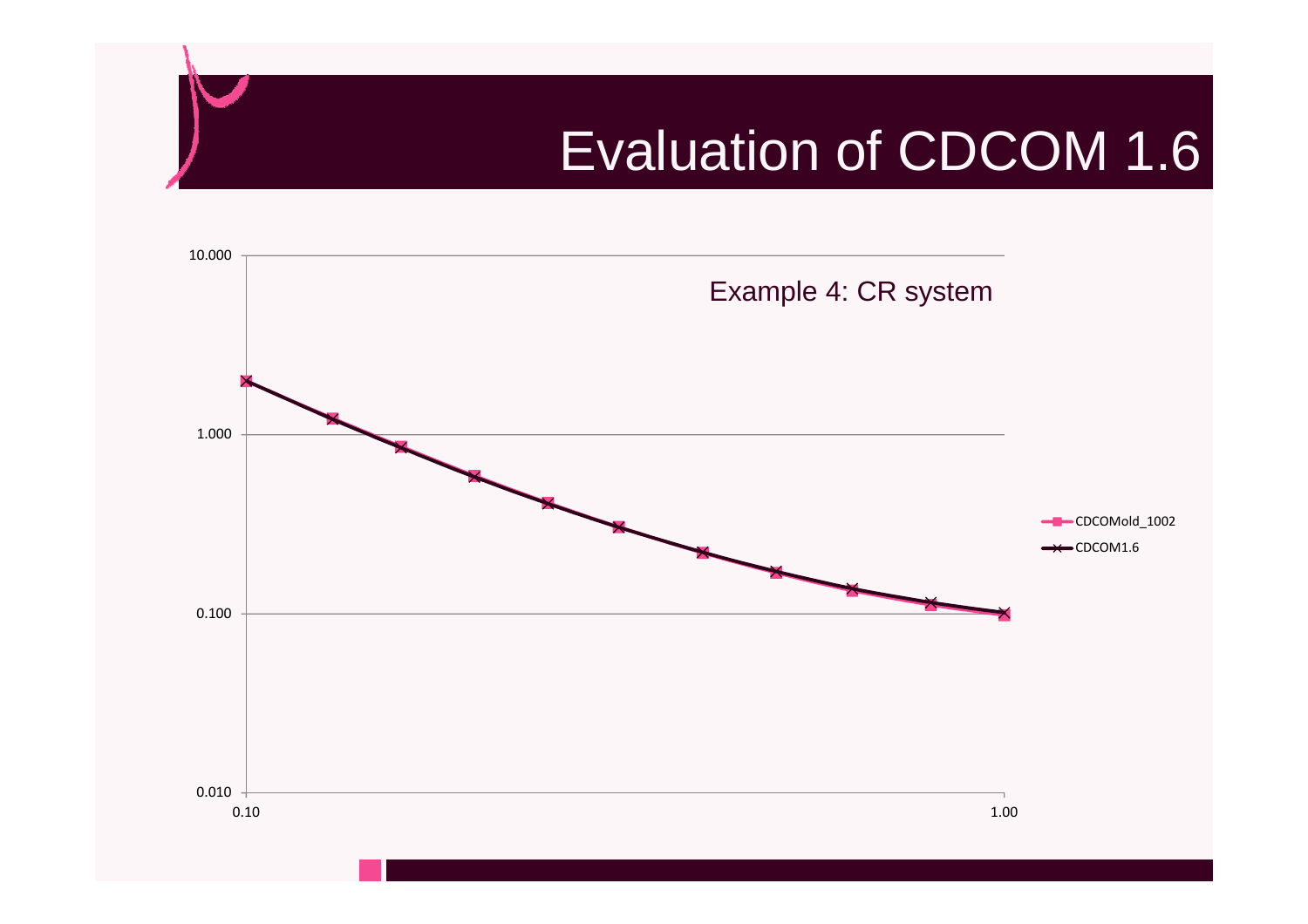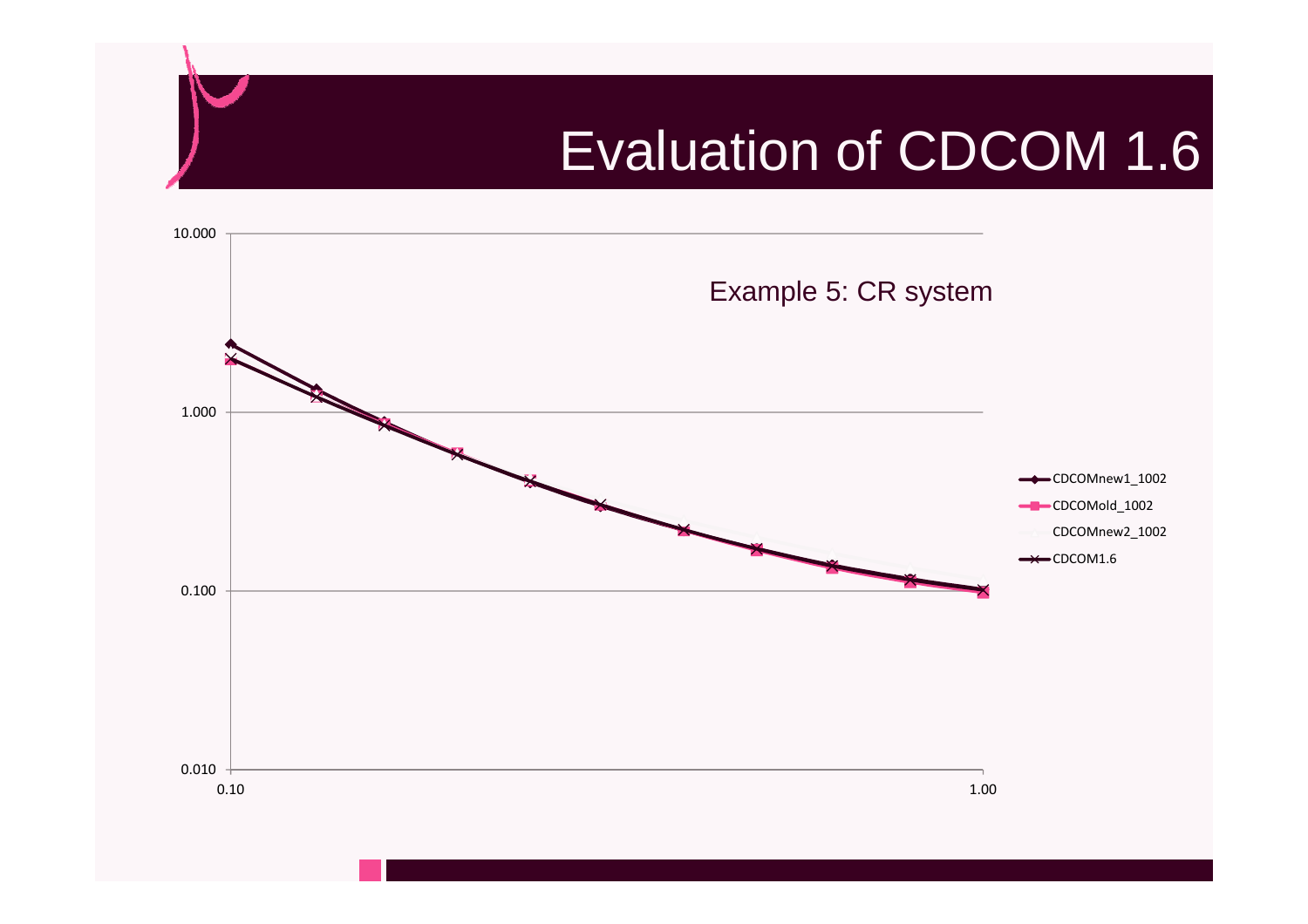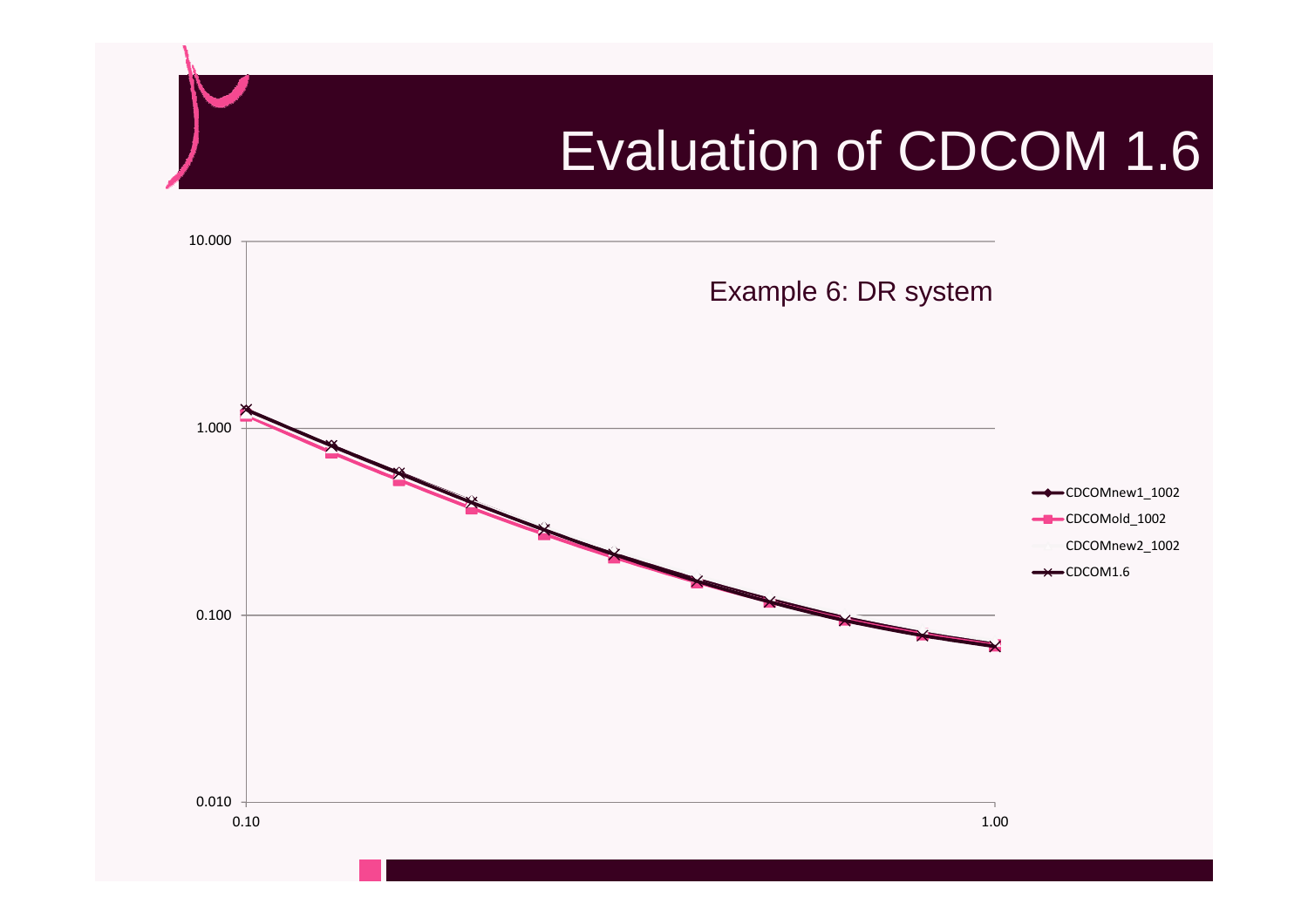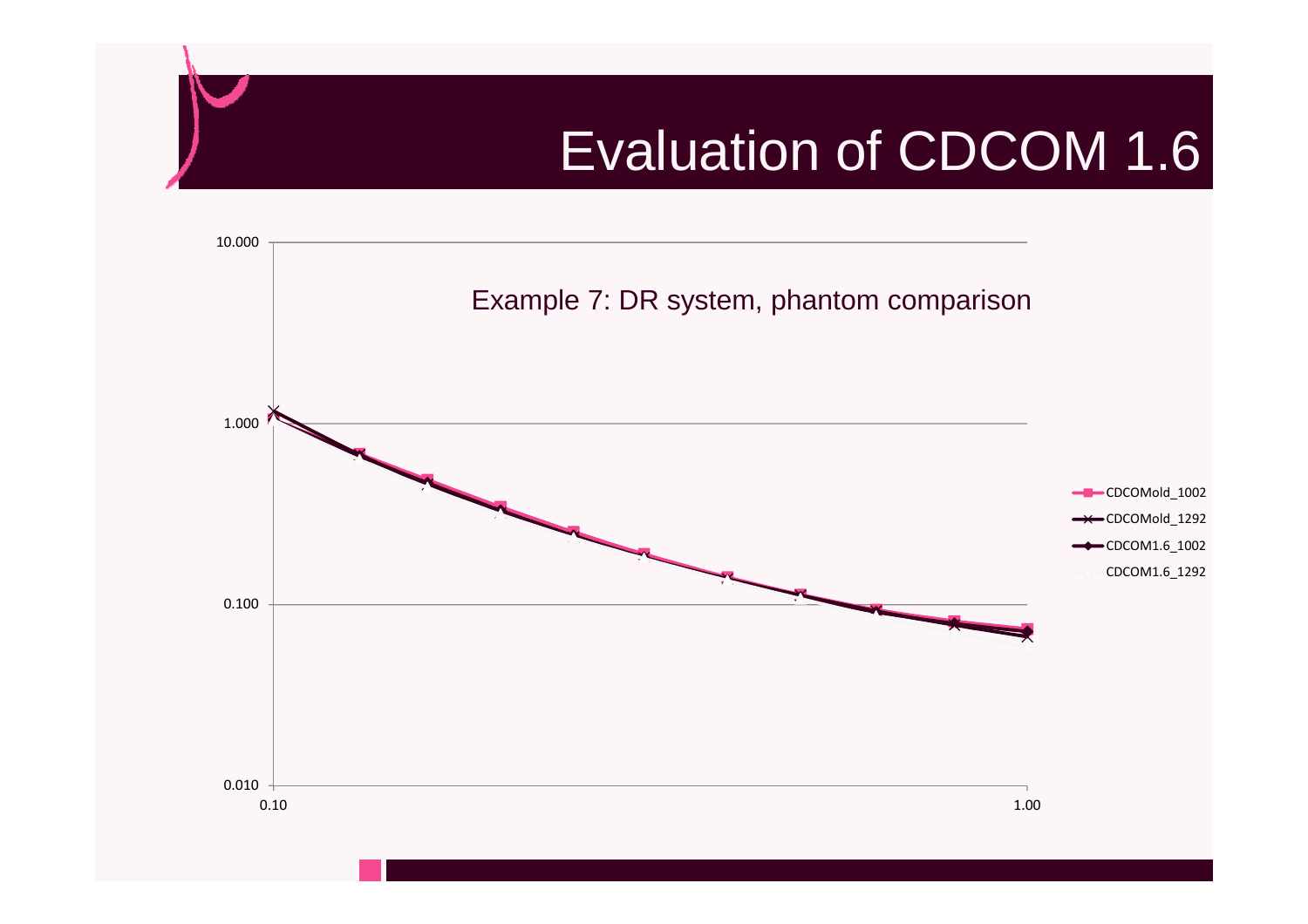# Evaluation of CDCOM version 1.6

- CDCOM has been evaluated extensively using data from all available systems and phantom comparisons from EUREF, Artinis and several third parties
- The search area is in the correct position in CDCOM version 1.6